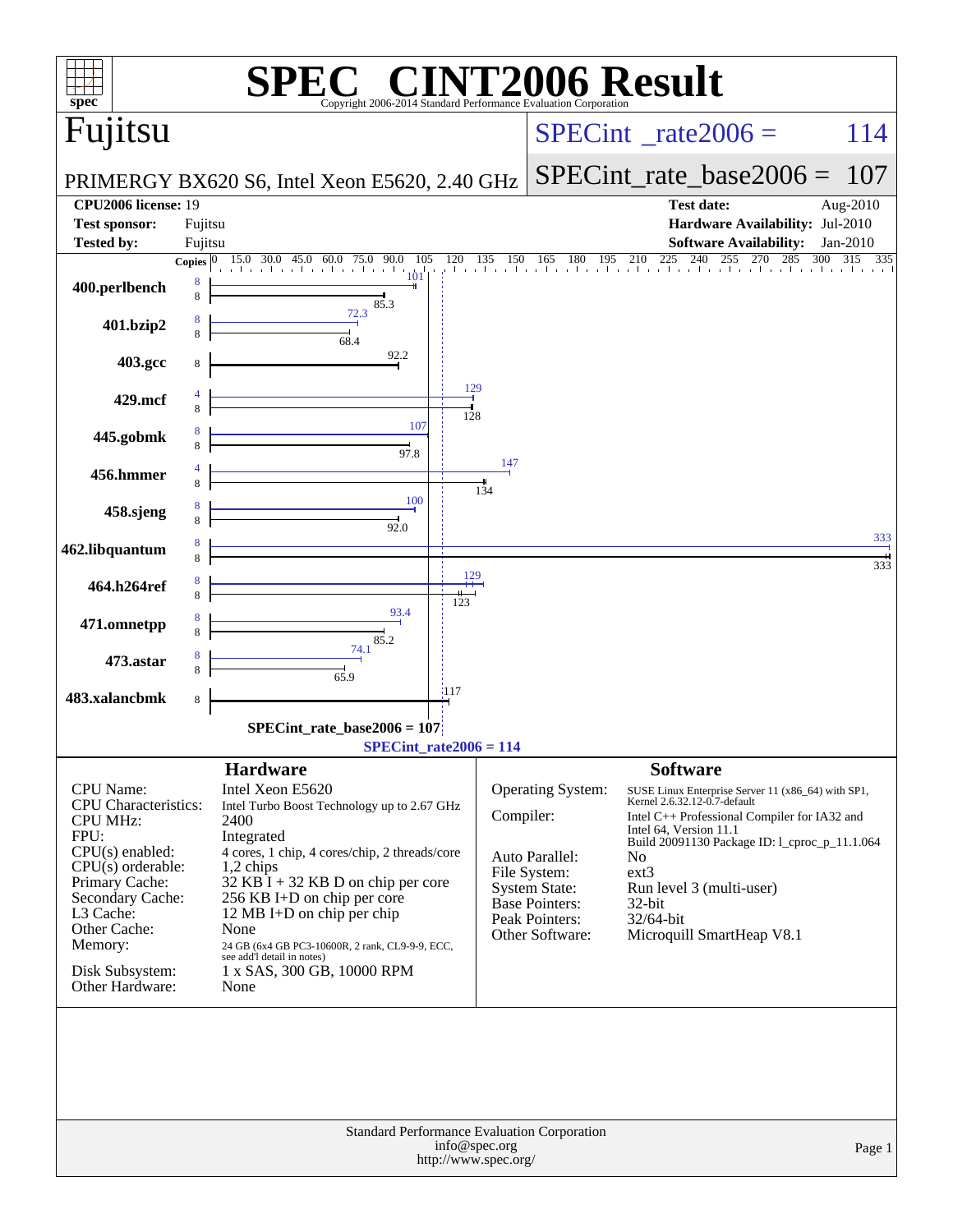

# **[SPEC CINT2006 Result](http://www.spec.org/auto/cpu2006/Docs/result-fields.html#SPECCINT2006Result)**

## Fujitsu

### SPECint rate $2006 = 114$

PRIMERGY BX620 S6, Intel Xeon E5620, 2.40 GHz

[SPECint\\_rate\\_base2006 =](http://www.spec.org/auto/cpu2006/Docs/result-fields.html#SPECintratebase2006) 107

**[CPU2006 license:](http://www.spec.org/auto/cpu2006/Docs/result-fields.html#CPU2006license)** 19 **[Test date:](http://www.spec.org/auto/cpu2006/Docs/result-fields.html#Testdate)** Aug-2010

**[Test sponsor:](http://www.spec.org/auto/cpu2006/Docs/result-fields.html#Testsponsor)** Fujitsu **[Hardware Availability:](http://www.spec.org/auto/cpu2006/Docs/result-fields.html#HardwareAvailability)** Jul-2010 **[Tested by:](http://www.spec.org/auto/cpu2006/Docs/result-fields.html#Testedby)** Fujitsu **[Software Availability:](http://www.spec.org/auto/cpu2006/Docs/result-fields.html#SoftwareAvailability)** Jan-2010

#### **[Results Table](http://www.spec.org/auto/cpu2006/Docs/result-fields.html#ResultsTable)**

|                    | <b>Base</b>                                                                                              |                |       |                |       |                |       |               | <b>Peak</b>    |              |                |              |                |              |  |
|--------------------|----------------------------------------------------------------------------------------------------------|----------------|-------|----------------|-------|----------------|-------|---------------|----------------|--------------|----------------|--------------|----------------|--------------|--|
| <b>Benchmark</b>   | <b>Copies</b>                                                                                            | <b>Seconds</b> | Ratio | <b>Seconds</b> | Ratio | <b>Seconds</b> | Ratio | <b>Copies</b> | <b>Seconds</b> | <b>Ratio</b> | <b>Seconds</b> | <b>Ratio</b> | <b>Seconds</b> | <b>Ratio</b> |  |
| 400.perlbench      |                                                                                                          | 916            | 85.3  | 923            | 84.7  | 915            | 85.4  |               | 774            | 101          | 777            | <b>101</b>   | 785            | 99.6         |  |
| 401.bzip2          |                                                                                                          | 1129           | 68.4  | 1129           | 68.4  | 1132           | 68.2  |               | 1068           | 72.3         | 1070           | 72.1         | 1067           | 72.4         |  |
| $403.\mathrm{gcc}$ |                                                                                                          | 698            | 92.2  | 697            | 92.4  | 701            | 91.9  |               | 698            | 92.2         | 697            | 92.4         | 701            | 91.9         |  |
| $429$ .mcf         |                                                                                                          | 570            | 128   | 567            | 129   | 568            | 128   |               | 283            | 129          | 283            | 129          | 283            | <u>129</u>   |  |
| $445$ .gobmk       |                                                                                                          | 857            | 97.9  | 859            | 97.7  | 858            | 97.8  |               | 788            | 107          | 787            | 107          | 787            | 107          |  |
| 456.hmmer          |                                                                                                          | 552            | 135   | 557            | 134   | 555            | 134   |               | 254            | 147          | 254            | 147          | 254            | 147          |  |
| $458$ .sjeng       |                                                                                                          | 1048           | 92.4  | 1052           | 92.0  | 1053           | 92.0  |               | 964            | 100          | 965            | 100          | 965            | 100          |  |
| 462.libquantum     |                                                                                                          | 500            | 331   | 497            | 334   | 498            | 333   |               | 497            | 333          | 498            | 333          | 497            | 333          |  |
| 464.h264ref        |                                                                                                          | 1360           | 130   | 1438           | 123   | 1453           | 122   |               | 1377           | 129          | 1323           | 134          | 1412           | 125          |  |
| 471.omnetpp        |                                                                                                          | 586            | 85.3  | 587            | 85.2  | 587            | 85.2  |               | 535            | 93.4         | 536            | 93.3         | 535            | 93.4         |  |
| $473$ . astar      |                                                                                                          | 851            | 66.0  | 852            | 65.9  | 852            | 65.9  |               | 758            | 74.1         | 758            | 74.1         | 759            | 74.0         |  |
| 483.xalancbmk      |                                                                                                          | 472            | 117   | 472            | 117   | 472            | 117   |               | 472            | 117          | 472            | 117          | 472            | 117          |  |
|                    | Results appear in the order in which they were run. Bold underlined text indicates a median measurement. |                |       |                |       |                |       |               |                |              |                |              |                |              |  |

#### **[Submit Notes](http://www.spec.org/auto/cpu2006/Docs/result-fields.html#SubmitNotes)**

The config file option 'submit' was used. numactl was used to bind copies to the cores

### **[Operating System Notes](http://www.spec.org/auto/cpu2006/Docs/result-fields.html#OperatingSystemNotes)**

'ulimit -s unlimited' was used to set the stacksize to unlimited prior to run

#### **[Platform Notes](http://www.spec.org/auto/cpu2006/Docs/result-fields.html#PlatformNotes)**

 The system automatically configures the memory to run at 1067 MHz. BIOS configuration: Data Reuse Optimization = Disable Performance/Power Setting = Traditional

### **[General Notes](http://www.spec.org/auto/cpu2006/Docs/result-fields.html#GeneralNotes)**

 For information about Fujitsu please visit: <http://www.fujitsu.com> Binaries were compiled on SLES 10 with Binutils 2.18.50.0.7.20080502

## **[Base Compiler Invocation](http://www.spec.org/auto/cpu2006/Docs/result-fields.html#BaseCompilerInvocation)**

[C benchmarks](http://www.spec.org/auto/cpu2006/Docs/result-fields.html#Cbenchmarks): [icc -m32](http://www.spec.org/cpu2006/results/res2010q3/cpu2006-20100913-13199.flags.html#user_CCbase_intel_icc_32bit_5ff4a39e364c98233615fdd38438c6f2)

Continued on next page

Standard Performance Evaluation Corporation [info@spec.org](mailto:info@spec.org) <http://www.spec.org/>

Page 2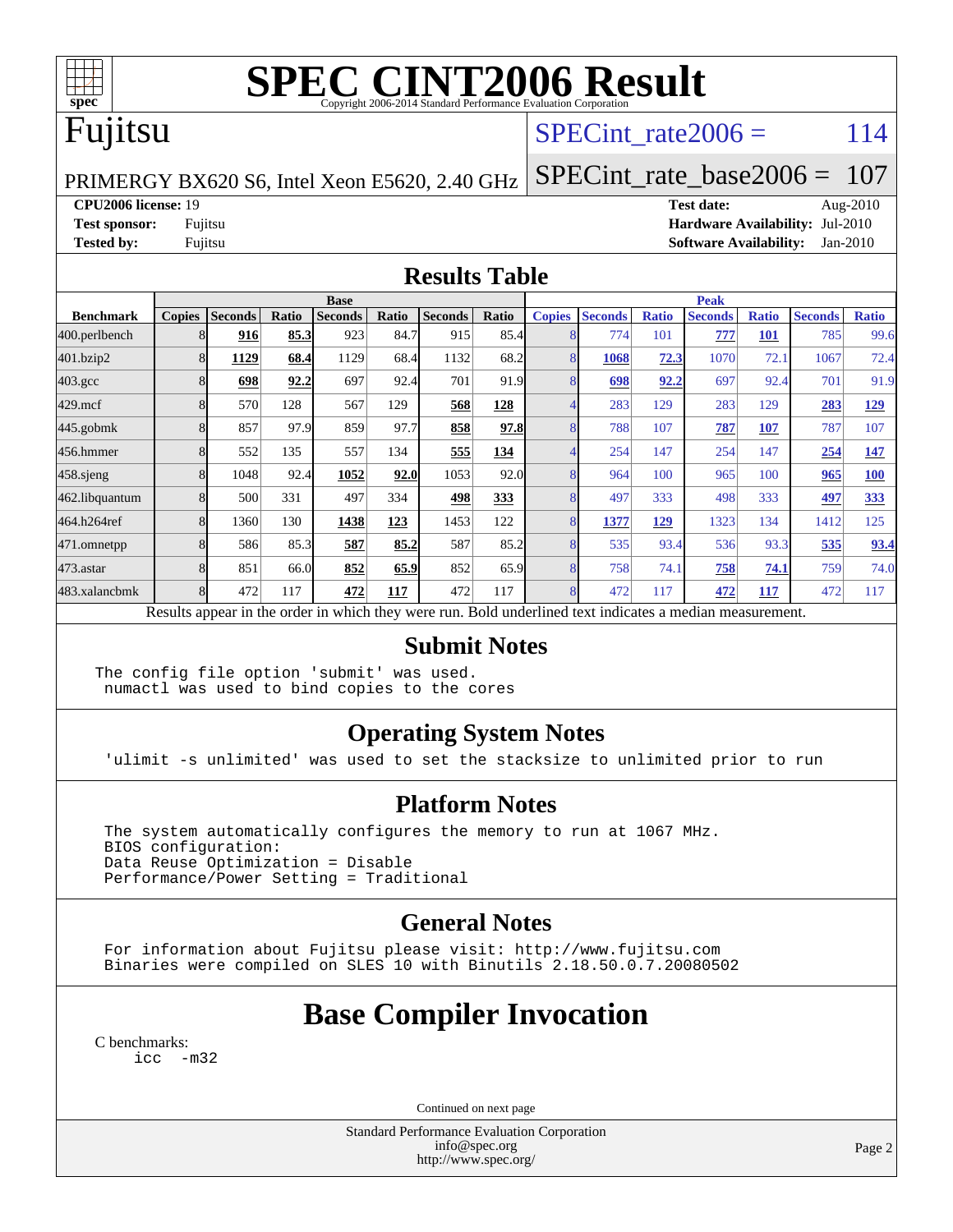| <b>SPEC CINT2006 Result</b><br>spec <sup>®</sup><br>Copyright 2006-2014 Standard Performance Evaluation Corporation                                                |                                                                                                                 |  |  |  |  |  |  |  |
|--------------------------------------------------------------------------------------------------------------------------------------------------------------------|-----------------------------------------------------------------------------------------------------------------|--|--|--|--|--|--|--|
| Fujitsu                                                                                                                                                            | 114<br>$SPECint rate 2006 =$                                                                                    |  |  |  |  |  |  |  |
| PRIMERGY BX620 S6, Intel Xeon E5620, 2.40 GHz                                                                                                                      | $SPECint_rate_base2006 =$<br>107                                                                                |  |  |  |  |  |  |  |
| <b>CPU2006 license: 19</b><br><b>Test sponsor:</b><br>Fujitsu<br><b>Tested by:</b><br>Fujitsu                                                                      | <b>Test date:</b><br>Aug-2010<br>Hardware Availability: Jul-2010<br><b>Software Availability:</b><br>$Jan-2010$ |  |  |  |  |  |  |  |
| <b>Base Compiler Invocation (Continued)</b><br>$C_{++}$ benchmarks:<br>icpc -m32                                                                                   |                                                                                                                 |  |  |  |  |  |  |  |
| <b>Base Portability Flags</b>                                                                                                                                      |                                                                                                                 |  |  |  |  |  |  |  |
| 400.perlbench: -DSPEC_CPU_LINUX_IA32<br>462.libquantum: -DSPEC_CPU_LINUX<br>483.xalancbmk: - DSPEC CPU LINUX                                                       |                                                                                                                 |  |  |  |  |  |  |  |
| <b>Base Optimization Flags</b><br>C benchmarks:                                                                                                                    |                                                                                                                 |  |  |  |  |  |  |  |
| -xSSE4.2 -ipo -03 -no-prec-div -static -opt-prefetch                                                                                                               |                                                                                                                 |  |  |  |  |  |  |  |
| $C_{++}$ benchmarks:<br>-xSSE4.2 -ipo -03 -no-prec-div -opt-prefetch -Wl,-z, muldefs<br>-L/home/cmplr/usr3/alrahate/cpu2006.1.1.ic11.1/libic11.1-32bit -lsmartheap |                                                                                                                 |  |  |  |  |  |  |  |
| <b>Base Other Flags</b>                                                                                                                                            |                                                                                                                 |  |  |  |  |  |  |  |
| C benchmarks:                                                                                                                                                      |                                                                                                                 |  |  |  |  |  |  |  |
| 403.gcc: -Dalloca=_alloca                                                                                                                                          |                                                                                                                 |  |  |  |  |  |  |  |
| <b>Peak Compiler Invocation</b><br>C benchmarks (except as noted below):<br>$\text{icc}$ -m32                                                                      |                                                                                                                 |  |  |  |  |  |  |  |
| 401.bzip2: icc -m64                                                                                                                                                |                                                                                                                 |  |  |  |  |  |  |  |
| 456.hmmer: icc -m64                                                                                                                                                |                                                                                                                 |  |  |  |  |  |  |  |
| 458.sjeng: icc -m64                                                                                                                                                |                                                                                                                 |  |  |  |  |  |  |  |
| 462.libquantum: icc -m64                                                                                                                                           |                                                                                                                 |  |  |  |  |  |  |  |
| C++ benchmarks (except as noted below):<br>icpc -m32                                                                                                               |                                                                                                                 |  |  |  |  |  |  |  |
| 473.astar: icpc -m64                                                                                                                                               |                                                                                                                 |  |  |  |  |  |  |  |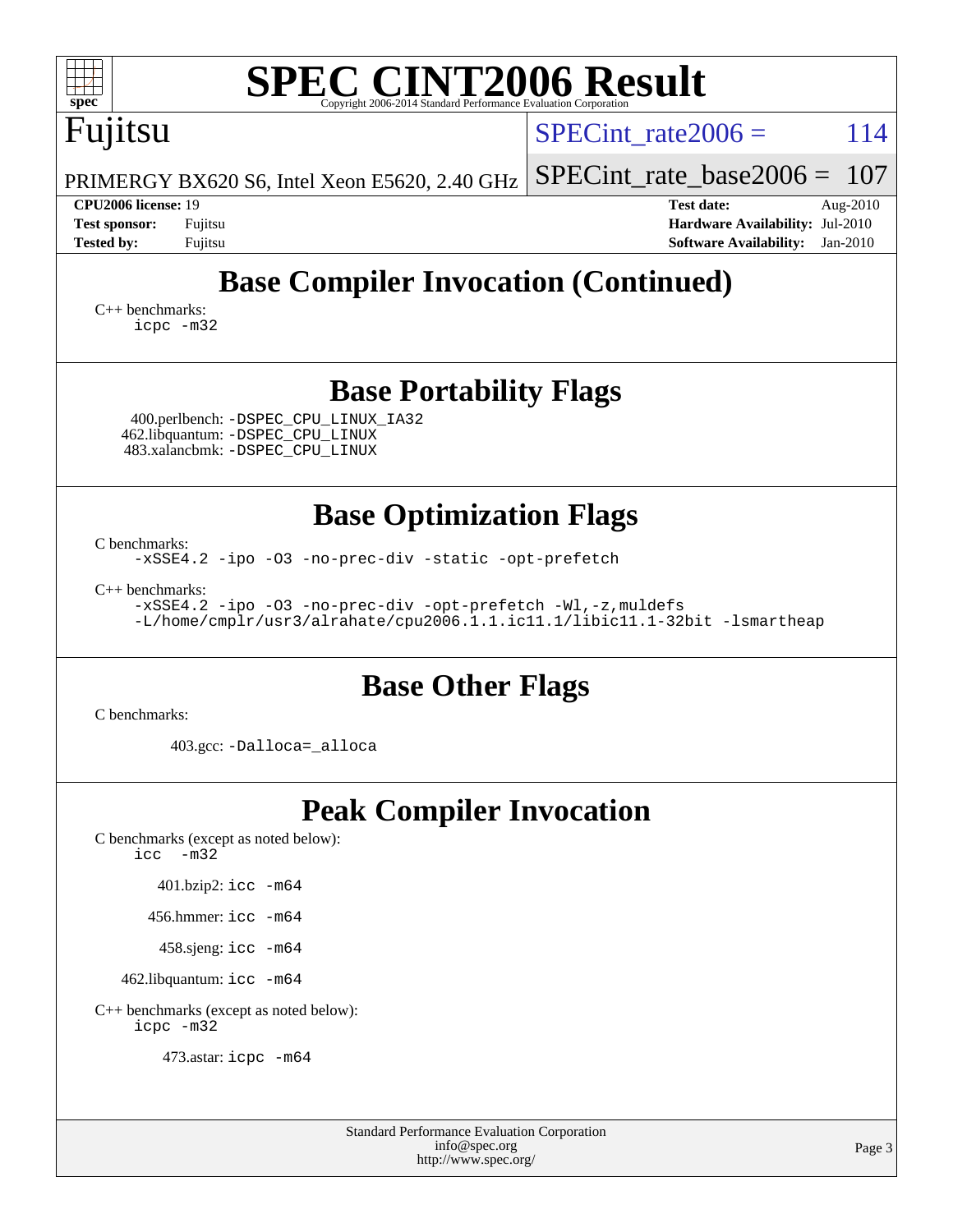

# **[SPEC CINT2006 Result](http://www.spec.org/auto/cpu2006/Docs/result-fields.html#SPECCINT2006Result)**

## Fujitsu

SPECint rate $2006 = 114$ 

[SPECint\\_rate\\_base2006 =](http://www.spec.org/auto/cpu2006/Docs/result-fields.html#SPECintratebase2006) 107

PRIMERGY BX620 S6, Intel Xeon E5620, 2.40 GHz

**[CPU2006 license:](http://www.spec.org/auto/cpu2006/Docs/result-fields.html#CPU2006license)** 19 **[Test date:](http://www.spec.org/auto/cpu2006/Docs/result-fields.html#Testdate)** Aug-2010 **[Test sponsor:](http://www.spec.org/auto/cpu2006/Docs/result-fields.html#Testsponsor)** Fujitsu **[Hardware Availability:](http://www.spec.org/auto/cpu2006/Docs/result-fields.html#HardwareAvailability)** Jul-2010 **[Tested by:](http://www.spec.org/auto/cpu2006/Docs/result-fields.html#Testedby)** Fujitsu **[Software Availability:](http://www.spec.org/auto/cpu2006/Docs/result-fields.html#SoftwareAvailability)** Jan-2010

### **[Peak Portability Flags](http://www.spec.org/auto/cpu2006/Docs/result-fields.html#PeakPortabilityFlags)**

 400.perlbench: [-DSPEC\\_CPU\\_LINUX\\_IA32](http://www.spec.org/cpu2006/results/res2010q3/cpu2006-20100913-13199.flags.html#b400.perlbench_peakCPORTABILITY_DSPEC_CPU_LINUX_IA32) 401.bzip2: [-DSPEC\\_CPU\\_LP64](http://www.spec.org/cpu2006/results/res2010q3/cpu2006-20100913-13199.flags.html#suite_peakCPORTABILITY401_bzip2_DSPEC_CPU_LP64) 456.hmmer: [-DSPEC\\_CPU\\_LP64](http://www.spec.org/cpu2006/results/res2010q3/cpu2006-20100913-13199.flags.html#suite_peakCPORTABILITY456_hmmer_DSPEC_CPU_LP64) 458.sjeng: [-DSPEC\\_CPU\\_LP64](http://www.spec.org/cpu2006/results/res2010q3/cpu2006-20100913-13199.flags.html#suite_peakCPORTABILITY458_sjeng_DSPEC_CPU_LP64) 462.libquantum: [-DSPEC\\_CPU\\_LP64](http://www.spec.org/cpu2006/results/res2010q3/cpu2006-20100913-13199.flags.html#suite_peakCPORTABILITY462_libquantum_DSPEC_CPU_LP64) [-DSPEC\\_CPU\\_LINUX](http://www.spec.org/cpu2006/results/res2010q3/cpu2006-20100913-13199.flags.html#b462.libquantum_peakCPORTABILITY_DSPEC_CPU_LINUX) 473.astar: [-DSPEC\\_CPU\\_LP64](http://www.spec.org/cpu2006/results/res2010q3/cpu2006-20100913-13199.flags.html#suite_peakCXXPORTABILITY473_astar_DSPEC_CPU_LP64) 483.xalancbmk: [-DSPEC\\_CPU\\_LINUX](http://www.spec.org/cpu2006/results/res2010q3/cpu2006-20100913-13199.flags.html#b483.xalancbmk_peakCXXPORTABILITY_DSPEC_CPU_LINUX)

## **[Peak Optimization Flags](http://www.spec.org/auto/cpu2006/Docs/result-fields.html#PeakOptimizationFlags)**

[C benchmarks](http://www.spec.org/auto/cpu2006/Docs/result-fields.html#Cbenchmarks):

 400.perlbench: [-xSSE4.2](http://www.spec.org/cpu2006/results/res2010q3/cpu2006-20100913-13199.flags.html#user_peakPASS2_CFLAGSPASS2_LDCFLAGS400_perlbench_f-xSSE42_f91528193cf0b216347adb8b939d4107)(pass 2) [-prof-gen](http://www.spec.org/cpu2006/results/res2010q3/cpu2006-20100913-13199.flags.html#user_peakPASS1_CFLAGSPASS1_LDCFLAGS400_perlbench_prof_gen_e43856698f6ca7b7e442dfd80e94a8fc)(pass 1) [-ipo](http://www.spec.org/cpu2006/results/res2010q3/cpu2006-20100913-13199.flags.html#user_peakPASS2_CFLAGSPASS2_LDCFLAGS400_perlbench_f-ipo)(pass 2) [-O3](http://www.spec.org/cpu2006/results/res2010q3/cpu2006-20100913-13199.flags.html#user_peakPASS2_CFLAGSPASS2_LDCFLAGS400_perlbench_f-O3)(pass 2) [-no-prec-div](http://www.spec.org/cpu2006/results/res2010q3/cpu2006-20100913-13199.flags.html#user_peakPASS2_CFLAGSPASS2_LDCFLAGS400_perlbench_f-no-prec-div)(pass 2) [-static](http://www.spec.org/cpu2006/results/res2010q3/cpu2006-20100913-13199.flags.html#user_peakPASS2_CFLAGSPASS2_LDCFLAGS400_perlbench_f-static)(pass 2) [-prof-use](http://www.spec.org/cpu2006/results/res2010q3/cpu2006-20100913-13199.flags.html#user_peakPASS2_CFLAGSPASS2_LDCFLAGS400_perlbench_prof_use_bccf7792157ff70d64e32fe3e1250b55)(pass 2) [-ansi-alias](http://www.spec.org/cpu2006/results/res2010q3/cpu2006-20100913-13199.flags.html#user_peakCOPTIMIZE400_perlbench_f-ansi-alias) 401.bzip2: [-xSSE4.2](http://www.spec.org/cpu2006/results/res2010q3/cpu2006-20100913-13199.flags.html#user_peakPASS2_CFLAGSPASS2_LDCFLAGS401_bzip2_f-xSSE42_f91528193cf0b216347adb8b939d4107)(pass 2) [-prof-gen](http://www.spec.org/cpu2006/results/res2010q3/cpu2006-20100913-13199.flags.html#user_peakPASS1_CFLAGSPASS1_LDCFLAGS401_bzip2_prof_gen_e43856698f6ca7b7e442dfd80e94a8fc)(pass 1) [-ipo](http://www.spec.org/cpu2006/results/res2010q3/cpu2006-20100913-13199.flags.html#user_peakPASS2_CFLAGSPASS2_LDCFLAGS401_bzip2_f-ipo)(pass 2) [-O3](http://www.spec.org/cpu2006/results/res2010q3/cpu2006-20100913-13199.flags.html#user_peakPASS2_CFLAGSPASS2_LDCFLAGS401_bzip2_f-O3)(pass 2) [-no-prec-div](http://www.spec.org/cpu2006/results/res2010q3/cpu2006-20100913-13199.flags.html#user_peakPASS2_CFLAGSPASS2_LDCFLAGS401_bzip2_f-no-prec-div)(pass 2) [-static](http://www.spec.org/cpu2006/results/res2010q3/cpu2006-20100913-13199.flags.html#user_peakPASS2_CFLAGSPASS2_LDCFLAGS401_bzip2_f-static)(pass 2) [-prof-use](http://www.spec.org/cpu2006/results/res2010q3/cpu2006-20100913-13199.flags.html#user_peakPASS2_CFLAGSPASS2_LDCFLAGS401_bzip2_prof_use_bccf7792157ff70d64e32fe3e1250b55)(pass 2) [-opt-prefetch](http://www.spec.org/cpu2006/results/res2010q3/cpu2006-20100913-13199.flags.html#user_peakCOPTIMIZE401_bzip2_f-opt-prefetch) [-ansi-alias](http://www.spec.org/cpu2006/results/res2010q3/cpu2006-20100913-13199.flags.html#user_peakCOPTIMIZE401_bzip2_f-ansi-alias) [-auto-ilp32](http://www.spec.org/cpu2006/results/res2010q3/cpu2006-20100913-13199.flags.html#user_peakCOPTIMIZE401_bzip2_f-auto-ilp32)  $403.\text{gcc: basepeak}$  = yes 429.mcf: [-xSSE4.2](http://www.spec.org/cpu2006/results/res2010q3/cpu2006-20100913-13199.flags.html#user_peakCOPTIMIZE429_mcf_f-xSSE42_f91528193cf0b216347adb8b939d4107) [-ipo](http://www.spec.org/cpu2006/results/res2010q3/cpu2006-20100913-13199.flags.html#user_peakCOPTIMIZE429_mcf_f-ipo) [-O3](http://www.spec.org/cpu2006/results/res2010q3/cpu2006-20100913-13199.flags.html#user_peakCOPTIMIZE429_mcf_f-O3) [-no-prec-div](http://www.spec.org/cpu2006/results/res2010q3/cpu2006-20100913-13199.flags.html#user_peakCOPTIMIZE429_mcf_f-no-prec-div) [-static](http://www.spec.org/cpu2006/results/res2010q3/cpu2006-20100913-13199.flags.html#user_peakCOPTIMIZE429_mcf_f-static) [-opt-prefetch](http://www.spec.org/cpu2006/results/res2010q3/cpu2006-20100913-13199.flags.html#user_peakCOPTIMIZE429_mcf_f-opt-prefetch) 445.gobmk: [-xSSE4.2](http://www.spec.org/cpu2006/results/res2010q3/cpu2006-20100913-13199.flags.html#user_peakPASS2_CFLAGSPASS2_LDCFLAGS445_gobmk_f-xSSE42_f91528193cf0b216347adb8b939d4107)(pass 2) [-prof-gen](http://www.spec.org/cpu2006/results/res2010q3/cpu2006-20100913-13199.flags.html#user_peakPASS1_CFLAGSPASS1_LDCFLAGS445_gobmk_prof_gen_e43856698f6ca7b7e442dfd80e94a8fc)(pass 1) [-prof-use](http://www.spec.org/cpu2006/results/res2010q3/cpu2006-20100913-13199.flags.html#user_peakPASS2_CFLAGSPASS2_LDCFLAGS445_gobmk_prof_use_bccf7792157ff70d64e32fe3e1250b55)(pass 2) [-O2](http://www.spec.org/cpu2006/results/res2010q3/cpu2006-20100913-13199.flags.html#user_peakCOPTIMIZE445_gobmk_f-O2) [-ipo](http://www.spec.org/cpu2006/results/res2010q3/cpu2006-20100913-13199.flags.html#user_peakCOPTIMIZE445_gobmk_f-ipo) [-no-prec-div](http://www.spec.org/cpu2006/results/res2010q3/cpu2006-20100913-13199.flags.html#user_peakCOPTIMIZE445_gobmk_f-no-prec-div) [-ansi-alias](http://www.spec.org/cpu2006/results/res2010q3/cpu2006-20100913-13199.flags.html#user_peakCOPTIMIZE445_gobmk_f-ansi-alias) 456.hmmer: [-xSSE4.2](http://www.spec.org/cpu2006/results/res2010q3/cpu2006-20100913-13199.flags.html#user_peakCOPTIMIZE456_hmmer_f-xSSE42_f91528193cf0b216347adb8b939d4107) [-ipo](http://www.spec.org/cpu2006/results/res2010q3/cpu2006-20100913-13199.flags.html#user_peakCOPTIMIZE456_hmmer_f-ipo) [-O3](http://www.spec.org/cpu2006/results/res2010q3/cpu2006-20100913-13199.flags.html#user_peakCOPTIMIZE456_hmmer_f-O3) [-no-prec-div](http://www.spec.org/cpu2006/results/res2010q3/cpu2006-20100913-13199.flags.html#user_peakCOPTIMIZE456_hmmer_f-no-prec-div) [-static](http://www.spec.org/cpu2006/results/res2010q3/cpu2006-20100913-13199.flags.html#user_peakCOPTIMIZE456_hmmer_f-static) [-unroll2](http://www.spec.org/cpu2006/results/res2010q3/cpu2006-20100913-13199.flags.html#user_peakCOPTIMIZE456_hmmer_f-unroll_784dae83bebfb236979b41d2422d7ec2) [-ansi-alias](http://www.spec.org/cpu2006/results/res2010q3/cpu2006-20100913-13199.flags.html#user_peakCOPTIMIZE456_hmmer_f-ansi-alias) [-auto-ilp32](http://www.spec.org/cpu2006/results/res2010q3/cpu2006-20100913-13199.flags.html#user_peakCOPTIMIZE456_hmmer_f-auto-ilp32)  $458 \text{.}$  sjeng:  $-xSSE4$ .  $2(\text{pass 2})$  -prof-qen(pass 1) [-ipo](http://www.spec.org/cpu2006/results/res2010q3/cpu2006-20100913-13199.flags.html#user_peakPASS2_CFLAGSPASS2_LDCFLAGS458_sjeng_f-ipo)(pass 2) [-O3](http://www.spec.org/cpu2006/results/res2010q3/cpu2006-20100913-13199.flags.html#user_peakPASS2_CFLAGSPASS2_LDCFLAGS458_sjeng_f-O3)(pass 2) [-no-prec-div](http://www.spec.org/cpu2006/results/res2010q3/cpu2006-20100913-13199.flags.html#user_peakPASS2_CFLAGSPASS2_LDCFLAGS458_sjeng_f-no-prec-div)(pass 2) [-static](http://www.spec.org/cpu2006/results/res2010q3/cpu2006-20100913-13199.flags.html#user_peakPASS2_CFLAGSPASS2_LDCFLAGS458_sjeng_f-static)(pass 2) [-prof-use](http://www.spec.org/cpu2006/results/res2010q3/cpu2006-20100913-13199.flags.html#user_peakPASS2_CFLAGSPASS2_LDCFLAGS458_sjeng_prof_use_bccf7792157ff70d64e32fe3e1250b55)(pass 2) [-unroll4](http://www.spec.org/cpu2006/results/res2010q3/cpu2006-20100913-13199.flags.html#user_peakCOPTIMIZE458_sjeng_f-unroll_4e5e4ed65b7fd20bdcd365bec371b81f) [-auto-ilp32](http://www.spec.org/cpu2006/results/res2010q3/cpu2006-20100913-13199.flags.html#user_peakCOPTIMIZE458_sjeng_f-auto-ilp32) 462.libquantum: [-xSSE4.2](http://www.spec.org/cpu2006/results/res2010q3/cpu2006-20100913-13199.flags.html#user_peakCOPTIMIZE462_libquantum_f-xSSE42_f91528193cf0b216347adb8b939d4107) [-ipo](http://www.spec.org/cpu2006/results/res2010q3/cpu2006-20100913-13199.flags.html#user_peakCOPTIMIZE462_libquantum_f-ipo) [-O3](http://www.spec.org/cpu2006/results/res2010q3/cpu2006-20100913-13199.flags.html#user_peakCOPTIMIZE462_libquantum_f-O3) [-no-prec-div](http://www.spec.org/cpu2006/results/res2010q3/cpu2006-20100913-13199.flags.html#user_peakCOPTIMIZE462_libquantum_f-no-prec-div) [-static](http://www.spec.org/cpu2006/results/res2010q3/cpu2006-20100913-13199.flags.html#user_peakCOPTIMIZE462_libquantum_f-static) [-auto-ilp32](http://www.spec.org/cpu2006/results/res2010q3/cpu2006-20100913-13199.flags.html#user_peakCOPTIMIZE462_libquantum_f-auto-ilp32) [-opt-prefetch](http://www.spec.org/cpu2006/results/res2010q3/cpu2006-20100913-13199.flags.html#user_peakCOPTIMIZE462_libquantum_f-opt-prefetch) 464.h264ref: [-xSSE4.2](http://www.spec.org/cpu2006/results/res2010q3/cpu2006-20100913-13199.flags.html#user_peakPASS2_CFLAGSPASS2_LDCFLAGS464_h264ref_f-xSSE42_f91528193cf0b216347adb8b939d4107)(pass 2) [-prof-gen](http://www.spec.org/cpu2006/results/res2010q3/cpu2006-20100913-13199.flags.html#user_peakPASS1_CFLAGSPASS1_LDCFLAGS464_h264ref_prof_gen_e43856698f6ca7b7e442dfd80e94a8fc)(pass 1) [-ipo](http://www.spec.org/cpu2006/results/res2010q3/cpu2006-20100913-13199.flags.html#user_peakPASS2_CFLAGSPASS2_LDCFLAGS464_h264ref_f-ipo)(pass 2) [-O3](http://www.spec.org/cpu2006/results/res2010q3/cpu2006-20100913-13199.flags.html#user_peakPASS2_CFLAGSPASS2_LDCFLAGS464_h264ref_f-O3)(pass 2) [-no-prec-div](http://www.spec.org/cpu2006/results/res2010q3/cpu2006-20100913-13199.flags.html#user_peakPASS2_CFLAGSPASS2_LDCFLAGS464_h264ref_f-no-prec-div)(pass 2) [-static](http://www.spec.org/cpu2006/results/res2010q3/cpu2006-20100913-13199.flags.html#user_peakPASS2_CFLAGSPASS2_LDCFLAGS464_h264ref_f-static)(pass 2) [-prof-use](http://www.spec.org/cpu2006/results/res2010q3/cpu2006-20100913-13199.flags.html#user_peakPASS2_CFLAGSPASS2_LDCFLAGS464_h264ref_prof_use_bccf7792157ff70d64e32fe3e1250b55)(pass 2) [-unroll2](http://www.spec.org/cpu2006/results/res2010q3/cpu2006-20100913-13199.flags.html#user_peakCOPTIMIZE464_h264ref_f-unroll_784dae83bebfb236979b41d2422d7ec2) [-ansi-alias](http://www.spec.org/cpu2006/results/res2010q3/cpu2006-20100913-13199.flags.html#user_peakCOPTIMIZE464_h264ref_f-ansi-alias) [C++ benchmarks:](http://www.spec.org/auto/cpu2006/Docs/result-fields.html#CXXbenchmarks) 471.omnetpp: [-xSSE4.2](http://www.spec.org/cpu2006/results/res2010q3/cpu2006-20100913-13199.flags.html#user_peakPASS2_CXXFLAGSPASS2_LDCXXFLAGS471_omnetpp_f-xSSE42_f91528193cf0b216347adb8b939d4107)(pass 2) [-prof-gen](http://www.spec.org/cpu2006/results/res2010q3/cpu2006-20100913-13199.flags.html#user_peakPASS1_CXXFLAGSPASS1_LDCXXFLAGS471_omnetpp_prof_gen_e43856698f6ca7b7e442dfd80e94a8fc)(pass 1) [-ipo](http://www.spec.org/cpu2006/results/res2010q3/cpu2006-20100913-13199.flags.html#user_peakPASS2_CXXFLAGSPASS2_LDCXXFLAGS471_omnetpp_f-ipo)(pass 2) [-O3](http://www.spec.org/cpu2006/results/res2010q3/cpu2006-20100913-13199.flags.html#user_peakPASS2_CXXFLAGSPASS2_LDCXXFLAGS471_omnetpp_f-O3)(pass 2) [-no-prec-div](http://www.spec.org/cpu2006/results/res2010q3/cpu2006-20100913-13199.flags.html#user_peakPASS2_CXXFLAGSPASS2_LDCXXFLAGS471_omnetpp_f-no-prec-div)(pass 2) [-prof-use](http://www.spec.org/cpu2006/results/res2010q3/cpu2006-20100913-13199.flags.html#user_peakPASS2_CXXFLAGSPASS2_LDCXXFLAGS471_omnetpp_prof_use_bccf7792157ff70d64e32fe3e1250b55)(pass 2) [-ansi-alias](http://www.spec.org/cpu2006/results/res2010q3/cpu2006-20100913-13199.flags.html#user_peakCXXOPTIMIZE471_omnetpp_f-ansi-alias) [-opt-ra-region-strategy=block](http://www.spec.org/cpu2006/results/res2010q3/cpu2006-20100913-13199.flags.html#user_peakCXXOPTIMIZE471_omnetpp_f-opt-ra-region-strategy-block_a0a37c372d03933b2a18d4af463c1f69) [-Wl,-z,muldefs](http://www.spec.org/cpu2006/results/res2010q3/cpu2006-20100913-13199.flags.html#user_peakEXTRA_LDFLAGS471_omnetpp_link_force_multiple1_74079c344b956b9658436fd1b6dd3a8a) [-L/home/cmplr/usr3/alrahate/cpu2006.1.1.ic11.1/libic11.1-32bit -lsmartheap](http://www.spec.org/cpu2006/results/res2010q3/cpu2006-20100913-13199.flags.html#user_peakEXTRA_LIBS471_omnetpp_SmartHeap_d86dffe4a79b79ef8890d5cce17030c3) Continued on next page

Standard Performance Evaluation Corporation [info@spec.org](mailto:info@spec.org) <http://www.spec.org/>